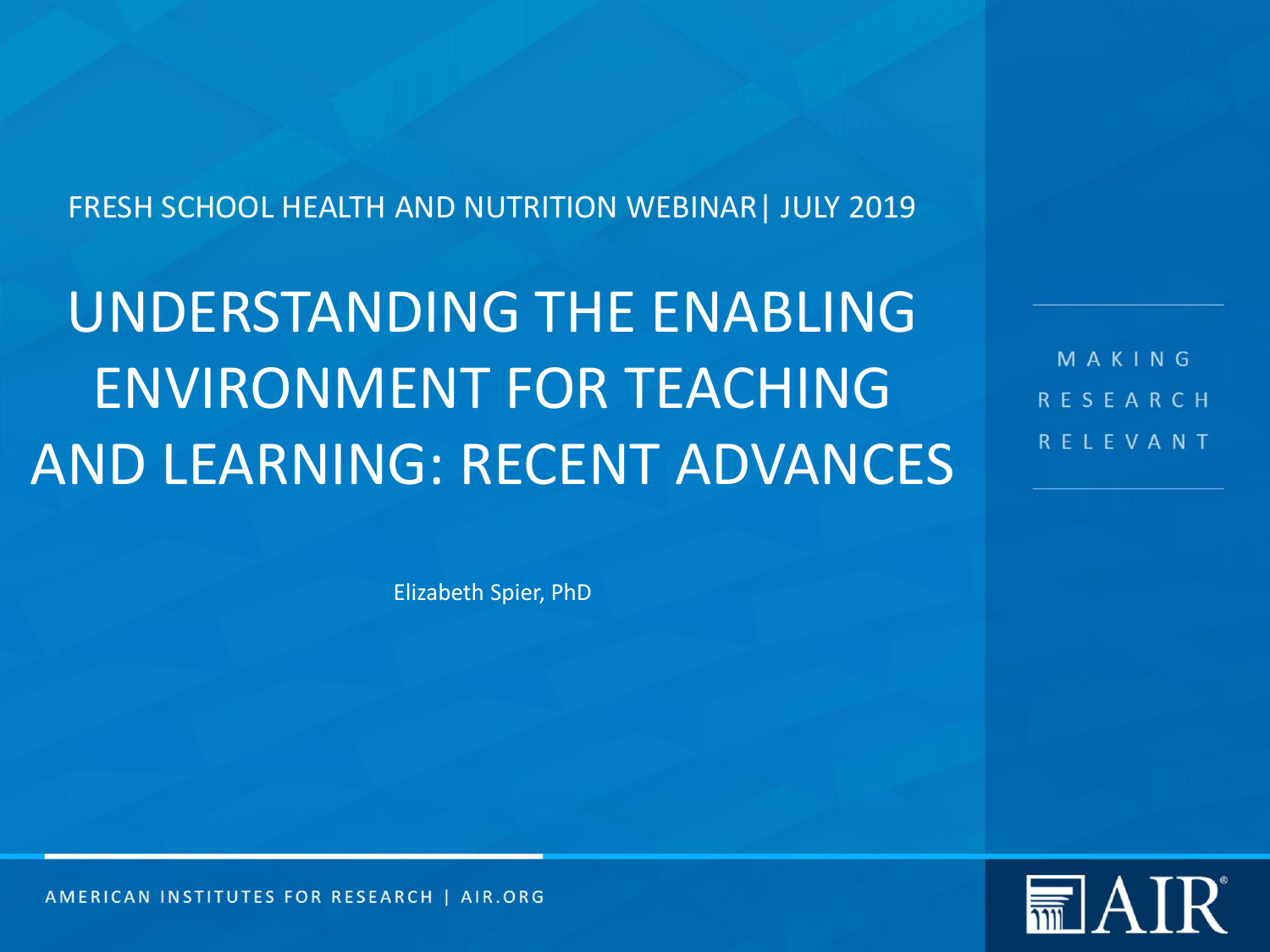#### Main Points

Social, emotional and cognitive activity are deeply interconnected in the brain. $1$ 

Through the interplay of biological, relational, and contextual factors, educators and students both shape and are shaped by a school's conditions for teaching and learning.

By reducing the prevalence of psychosocial stress in classroom, we can free up brain activity among educators and students so they can focus on teaching and learning.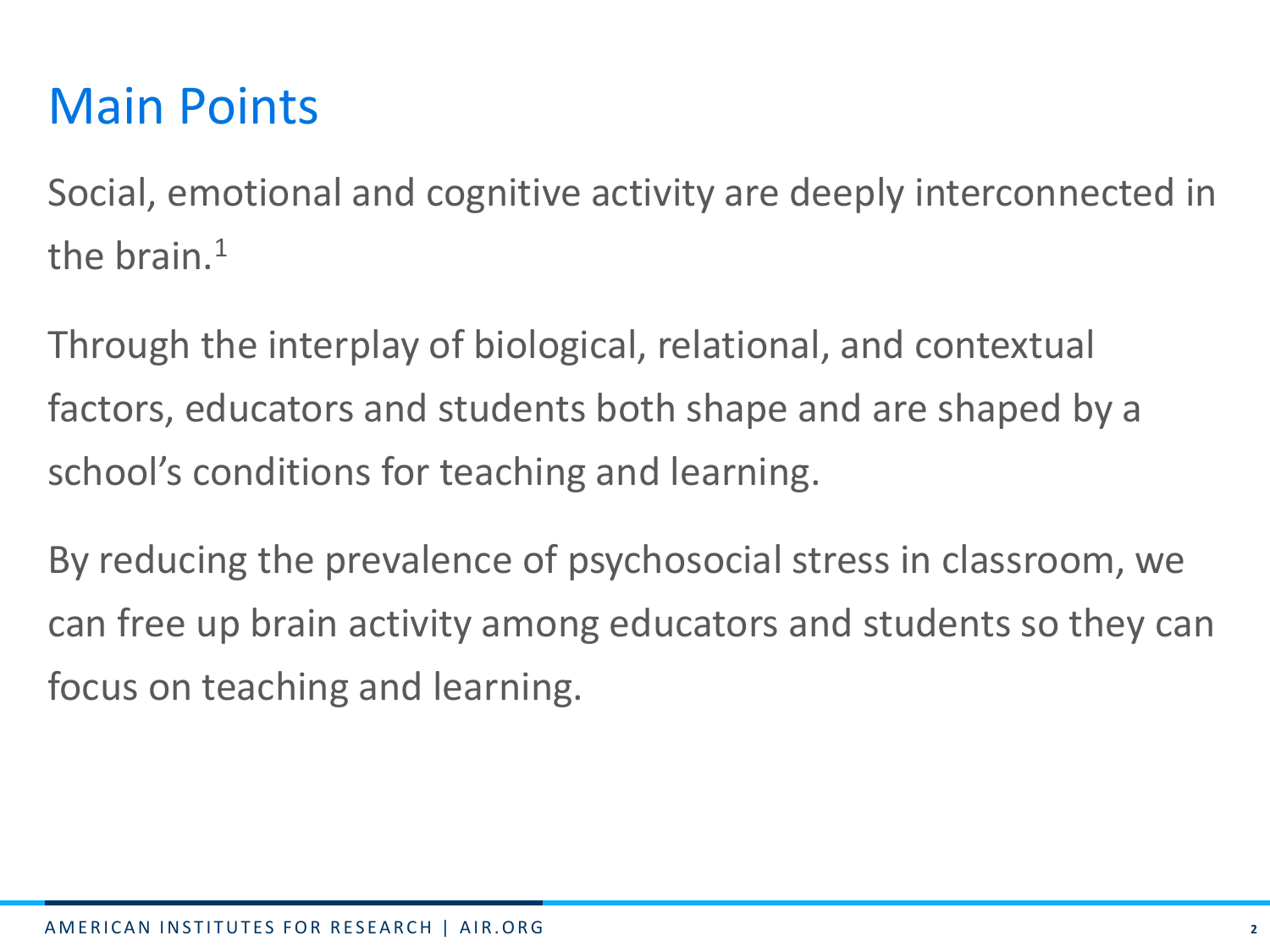# Psychosocial Conditions Matter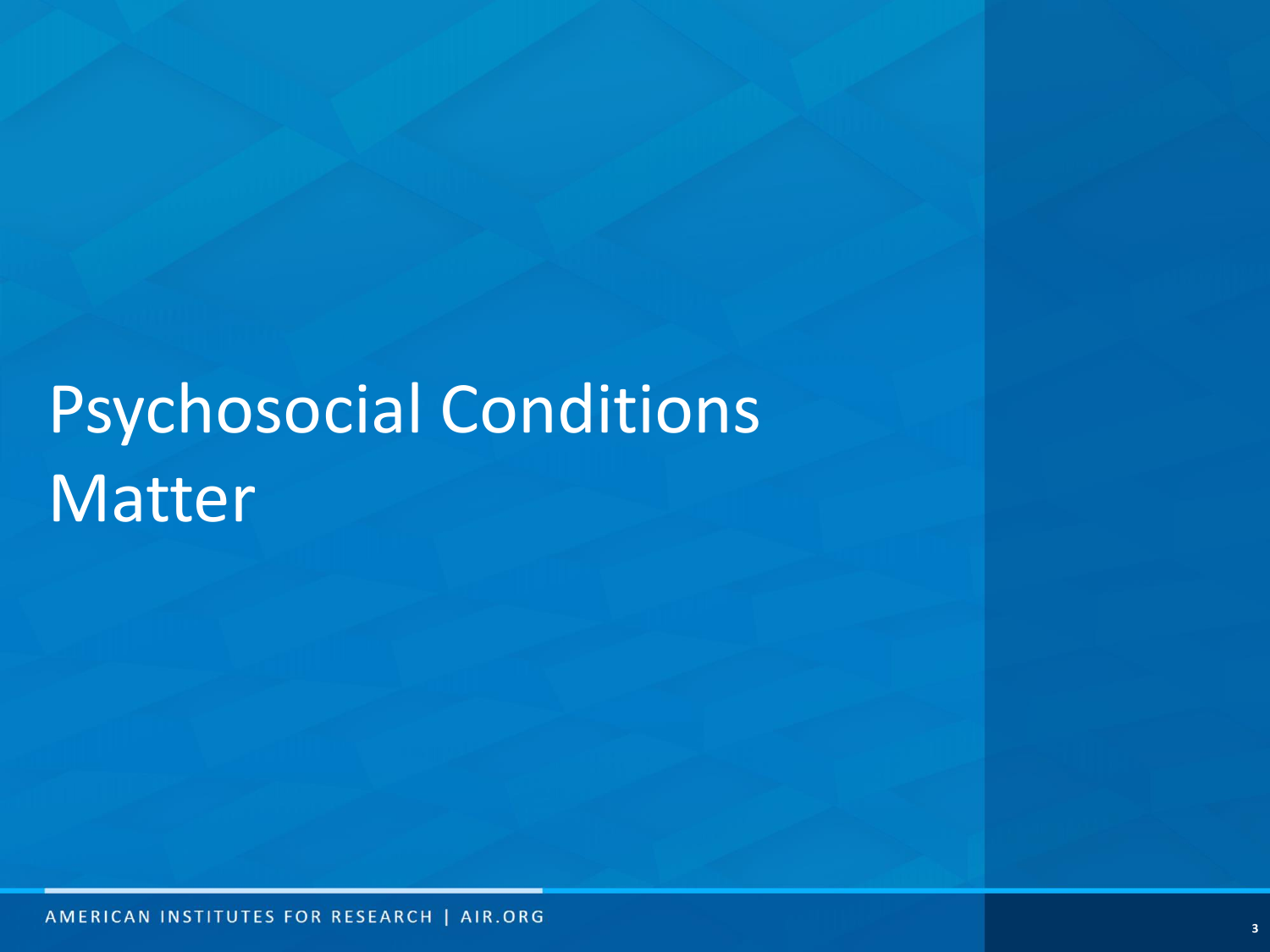#### Psychosocial Conditions Matter

We have long known that when students and educators feel safe, connected, supported, engaged and challenged, they build their capacity for effective teaching, learning, development, and social engagement.

We are starting to learn more about *why* based on major advances in the scientific understanding of learning and development across multiple disciplines.  $2, 3$ 

In the face of stress, brain function moves *away* from higher-order thinking, thoughtful decision-making and empathy. $4, 5$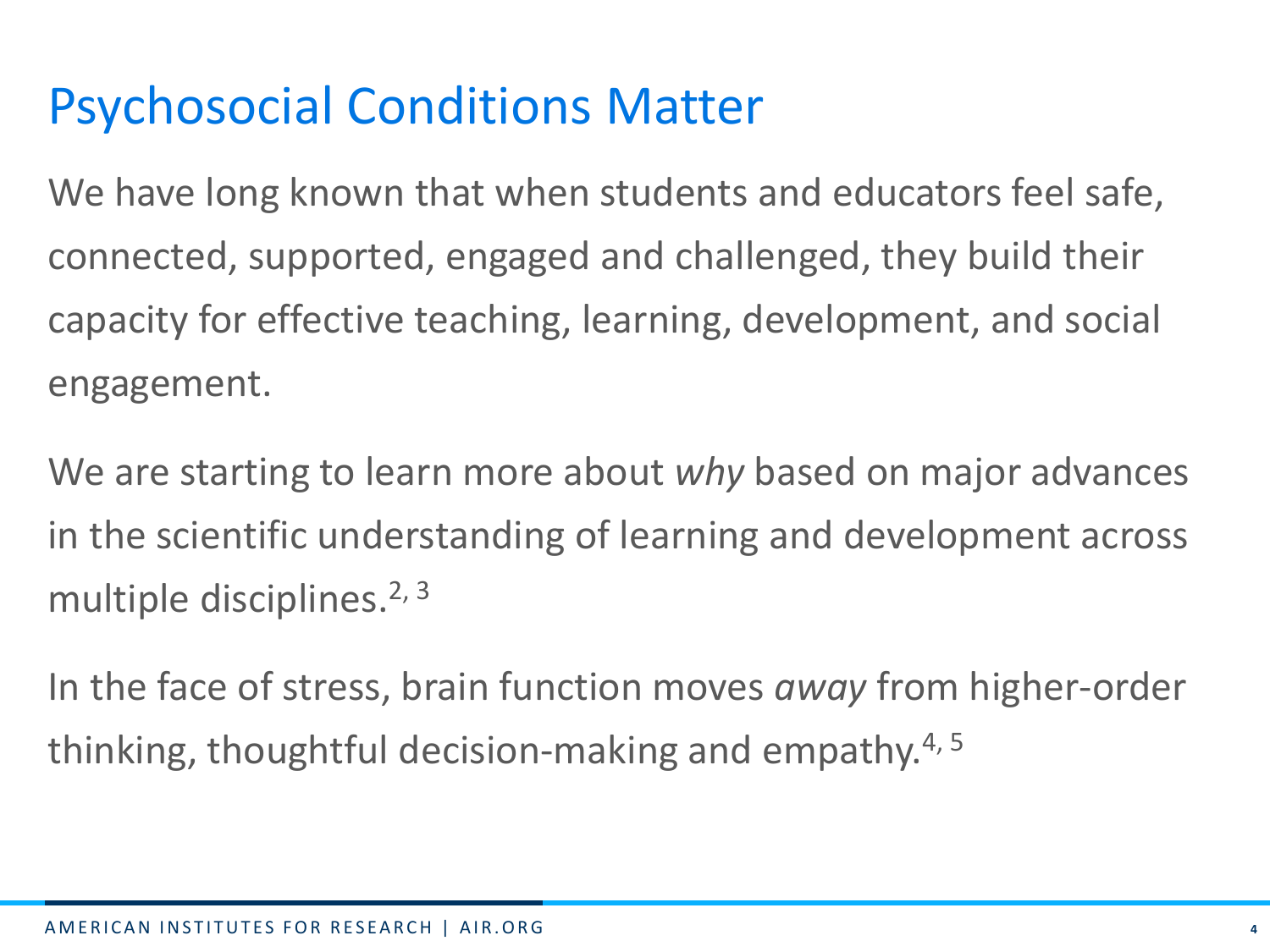### What Can Happen?

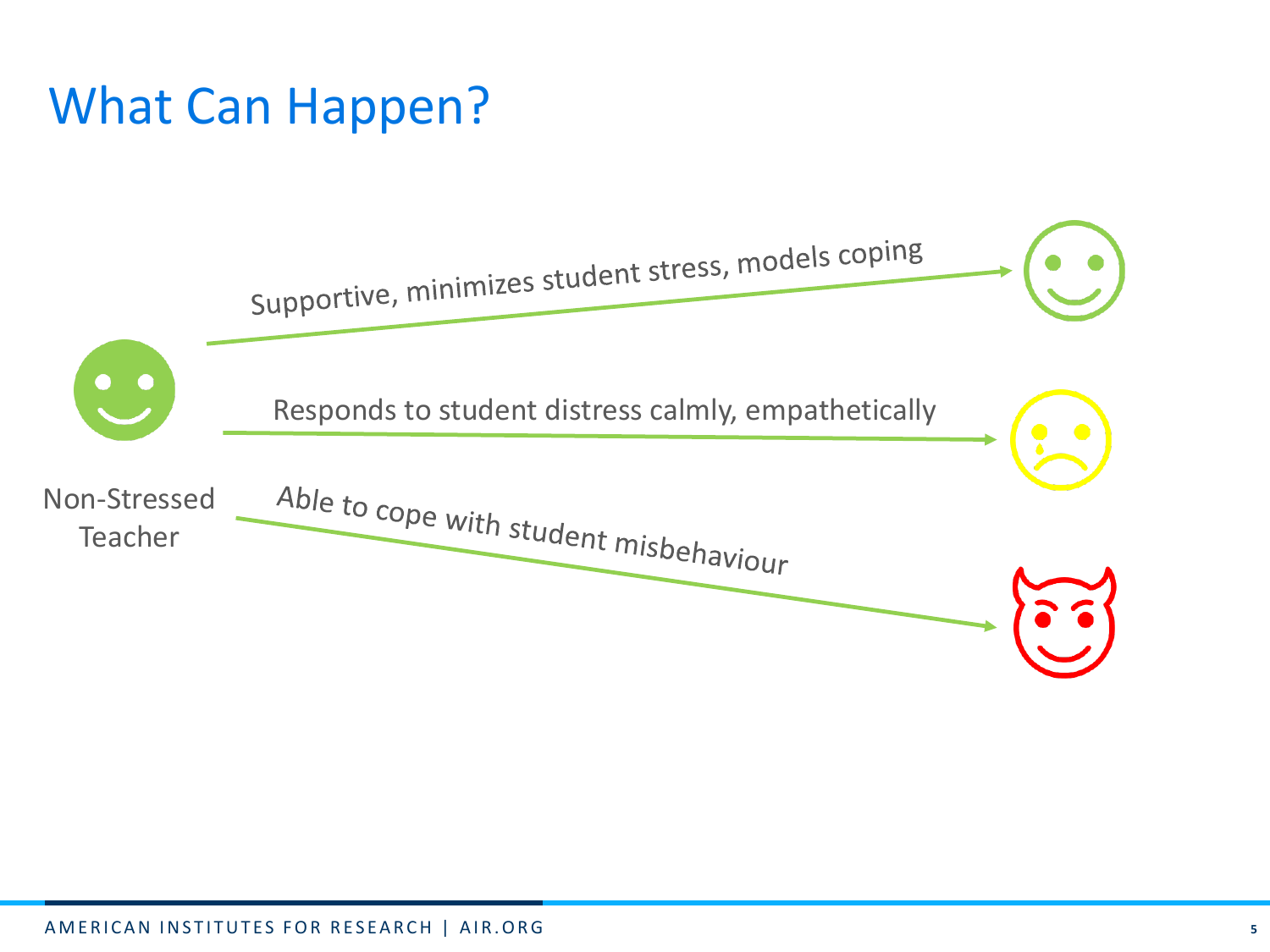### What Else Can Happen?

Psychosocial stress reduces both educator and student capacities for coping, learning, engagement, and good decision making, creating a negative environment that can be mutually reinforcing.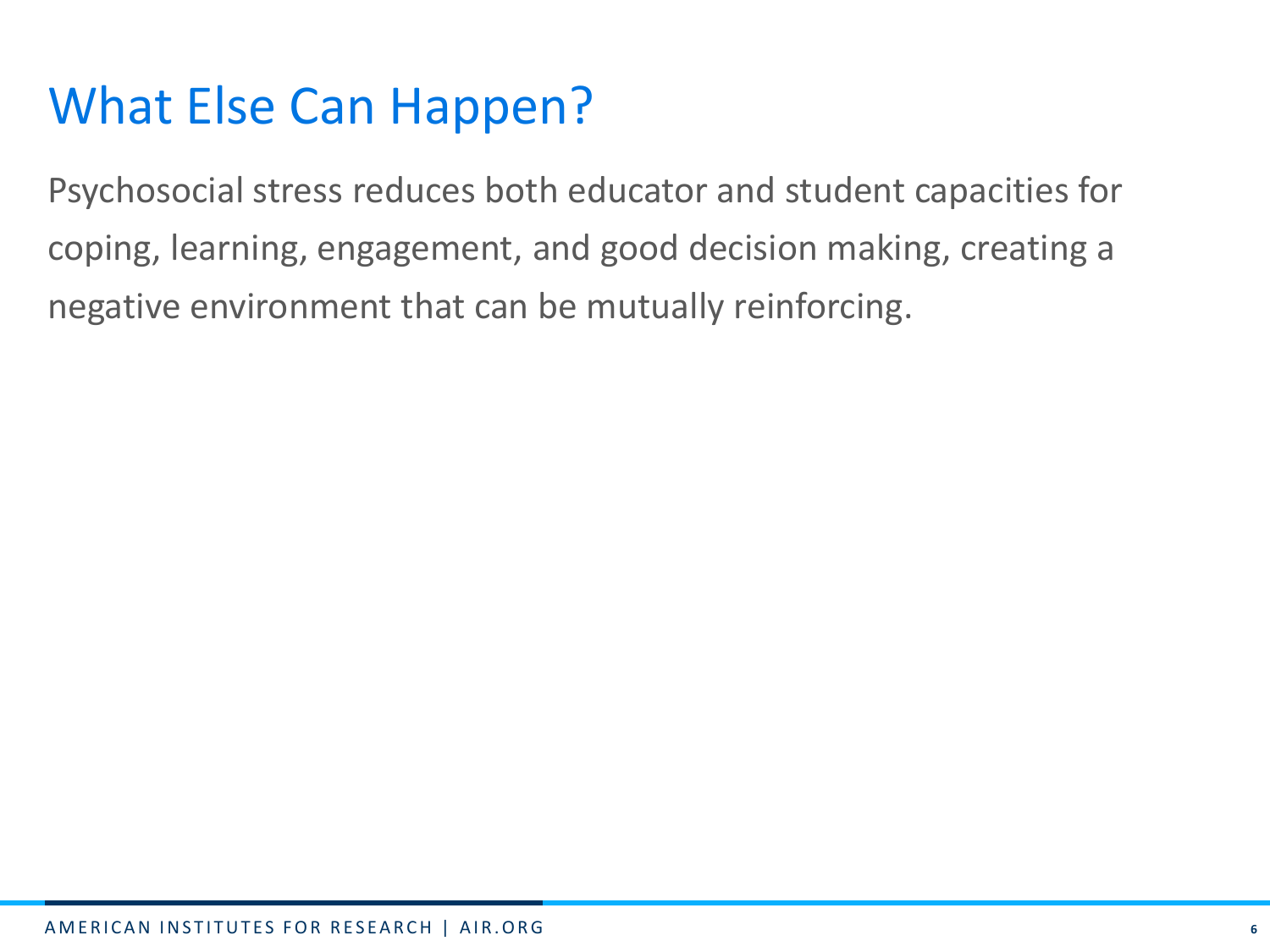

Increased student distress and misbehaviour further stresses teacher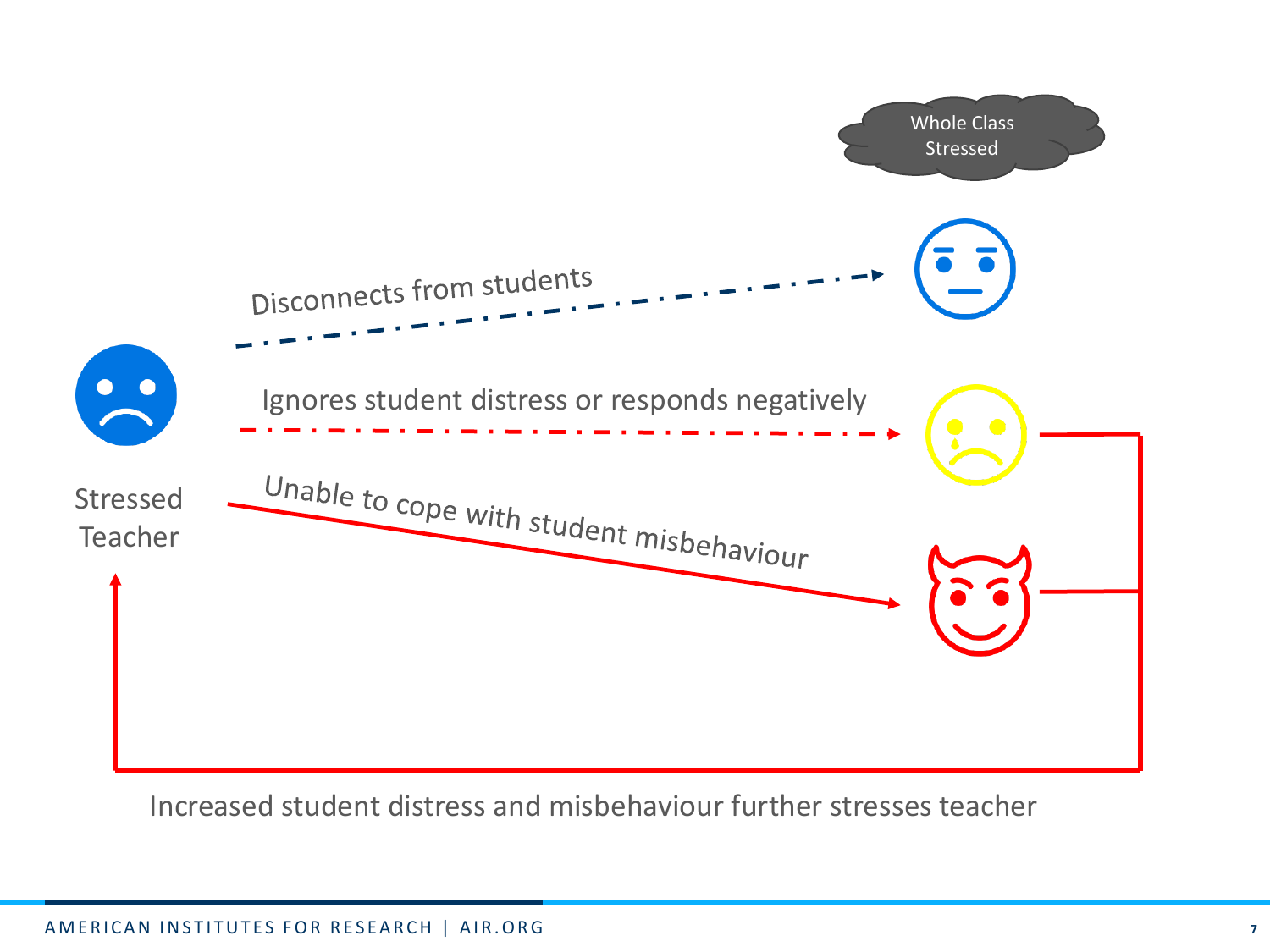## Implications for Vulnerable Students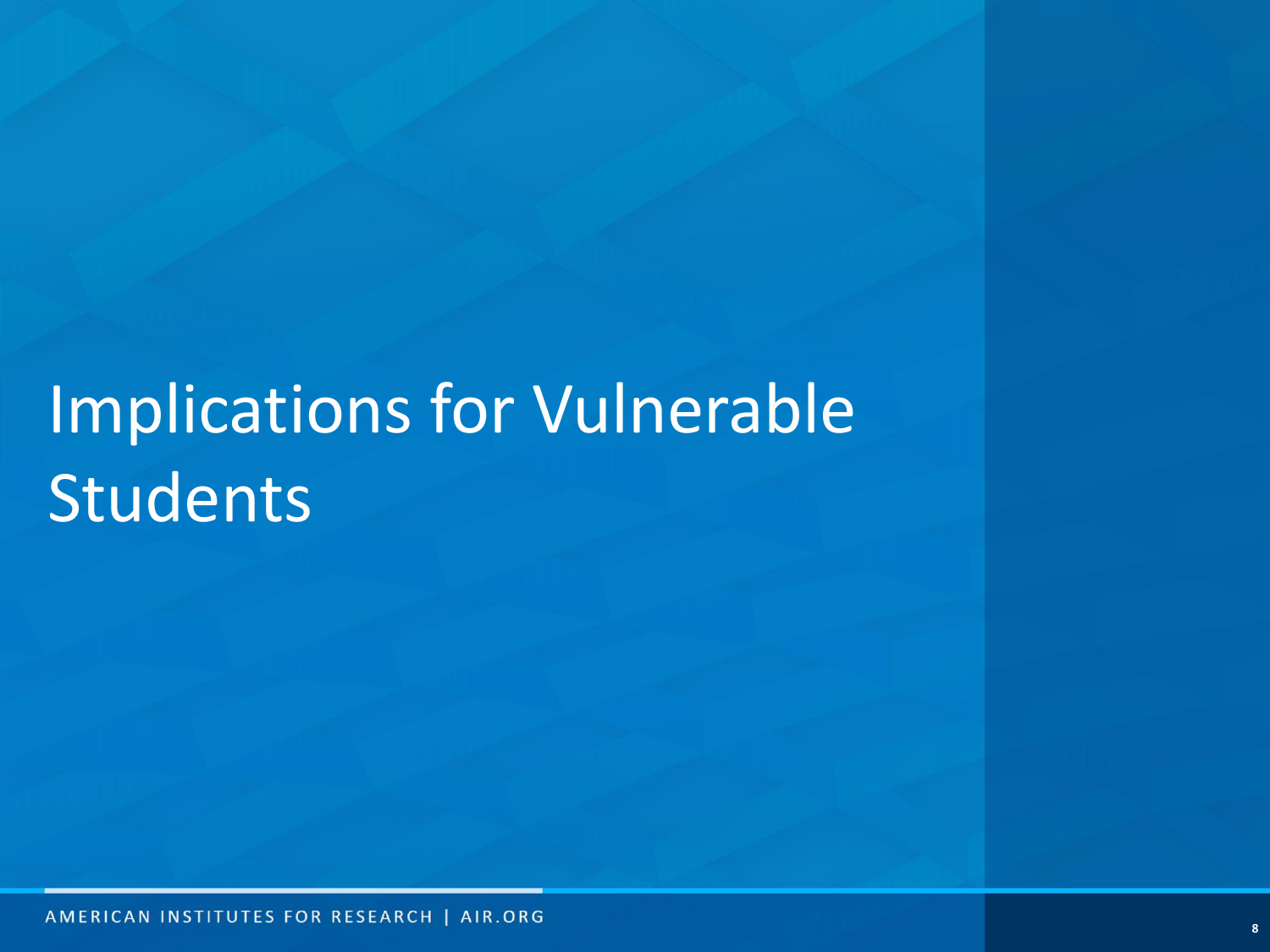### And for vulnerable students…

Teachers who feel responsible for creating the psychosocial conditions in class are more likely to monitor student interactions and to notice and intervene when vulnerable students are being poorly treated by peers.<sup>6</sup>

Students who have been marginalized or experience difficulties functioning well in a classroom benefit more than others from positive and supportive environments.<sup>7</sup>

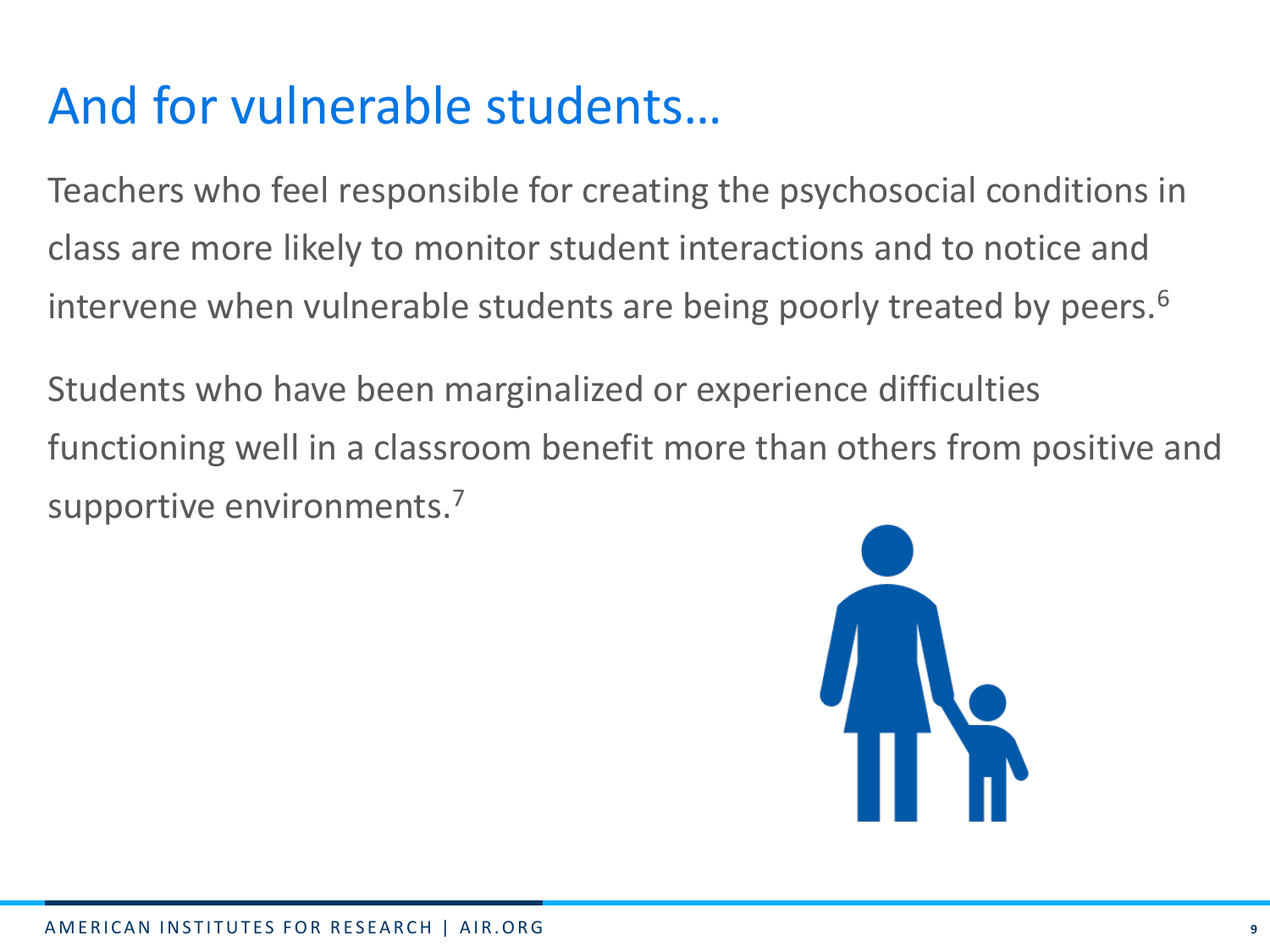Students who have experienced adversity are both more likely to be challenging for educators *and* are more vulnerable to negative or unsupportive environments.<sup>8</sup>

For example, students who have experienced complex trauma may be particularly sensitive to direct or indirect aggression… and are *more* likely to face negative classroom experiences than are their peers.<sup>9, 10</sup>

Psychosocial stress among educators may increase the influence of implicit bias in decision-making as the brain shortcuts to responses. $11$ 

When teachers display higher levels of indirect and/or direct aggression against a student, classmates will replicate this behavior.<sup>12, 13</sup>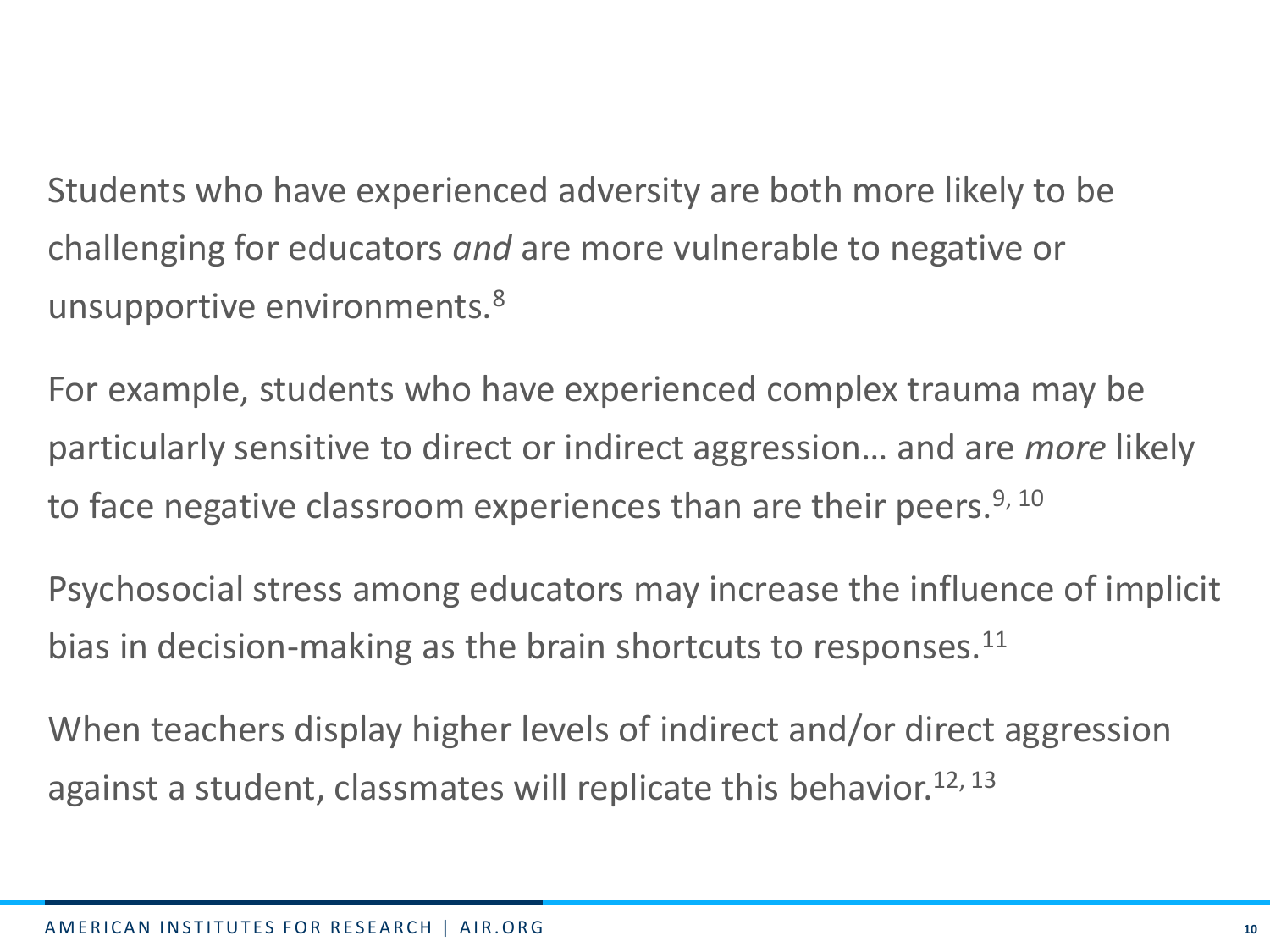### Where do we go from here?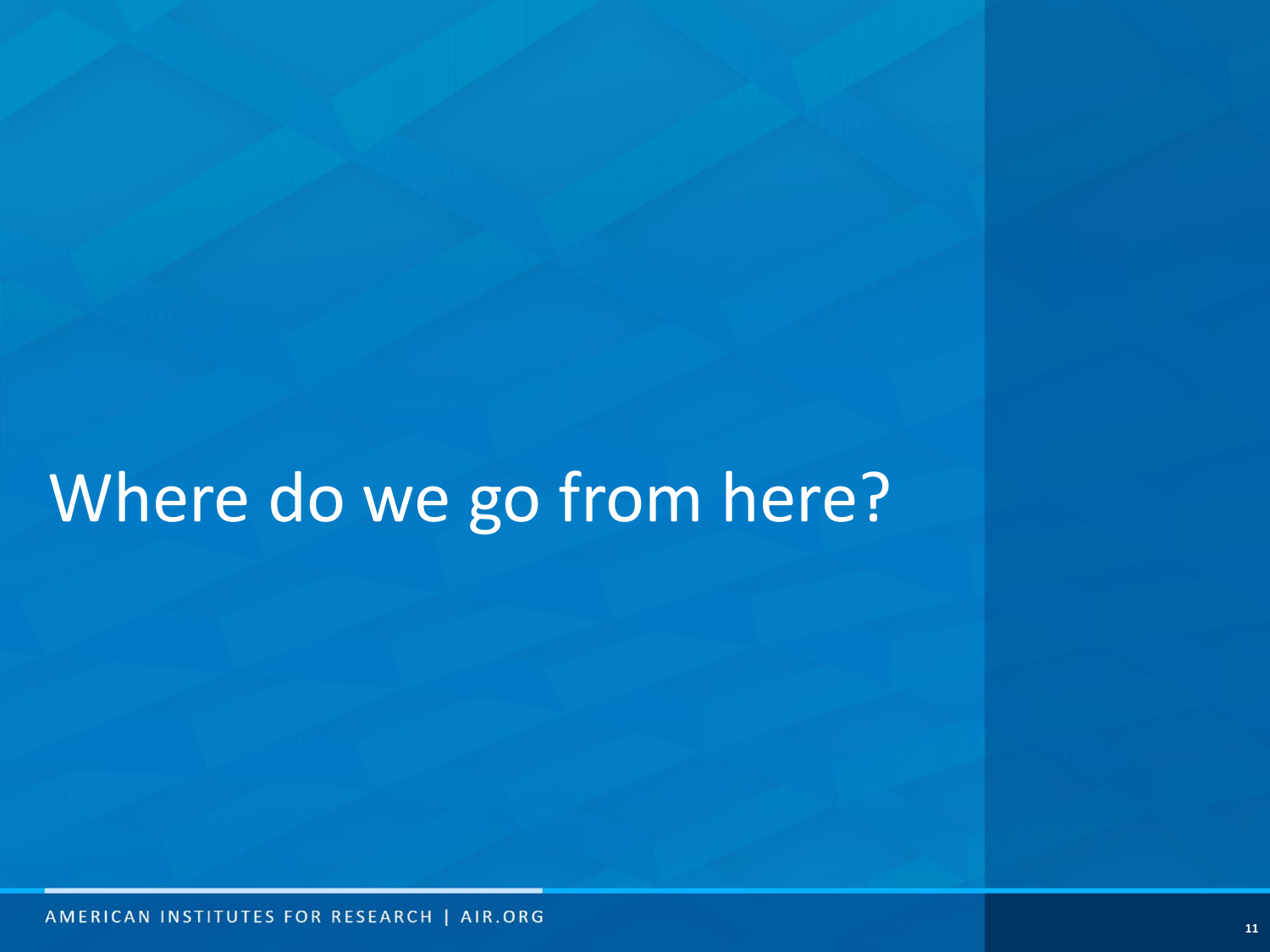Poor conditions for learning for students very often reflect poor working conditions for educators. Overall, educators report high stress levels.

At the same time, many students arrive at school with their own psychosocial stress due to issues such as family problems, poverty, marginalization, and experiences of trauma. These stressors can make it more difficult for students to cope in the classroom, challenging educators.

One cannot simply tell educators or students to reduce their stress, or override their neurobiological responses to stress.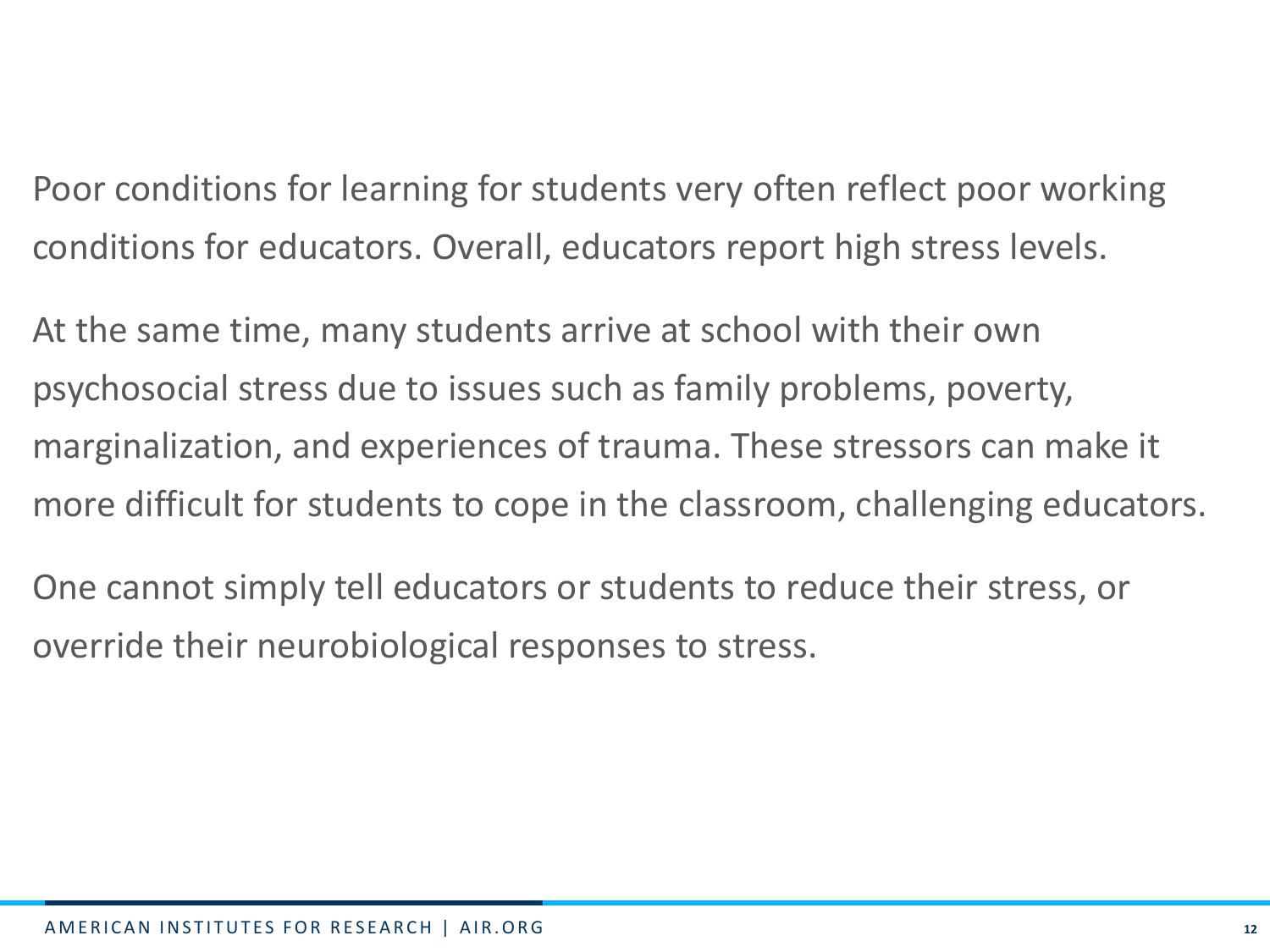#### What to do?

- ❖ Improve working conditions and support for educators.
- Make the school a safe haven with predictable rules and routines, respect and safety for all, fair and consistent discipline, and extra supports for students who require them to function well in a classroom.
- $\triangle$  Help make educators aware of how dynamics of stress work (e.g., trauma-informed schools), and give them effective strategies to cope with and minimize psychosocial stress in the classroom.
- $\dots$  Give teachers resources to help reduce the extent to which they bring their own stress into the classroom, and help them cope with secondary trauma and distress from the issues their students bring.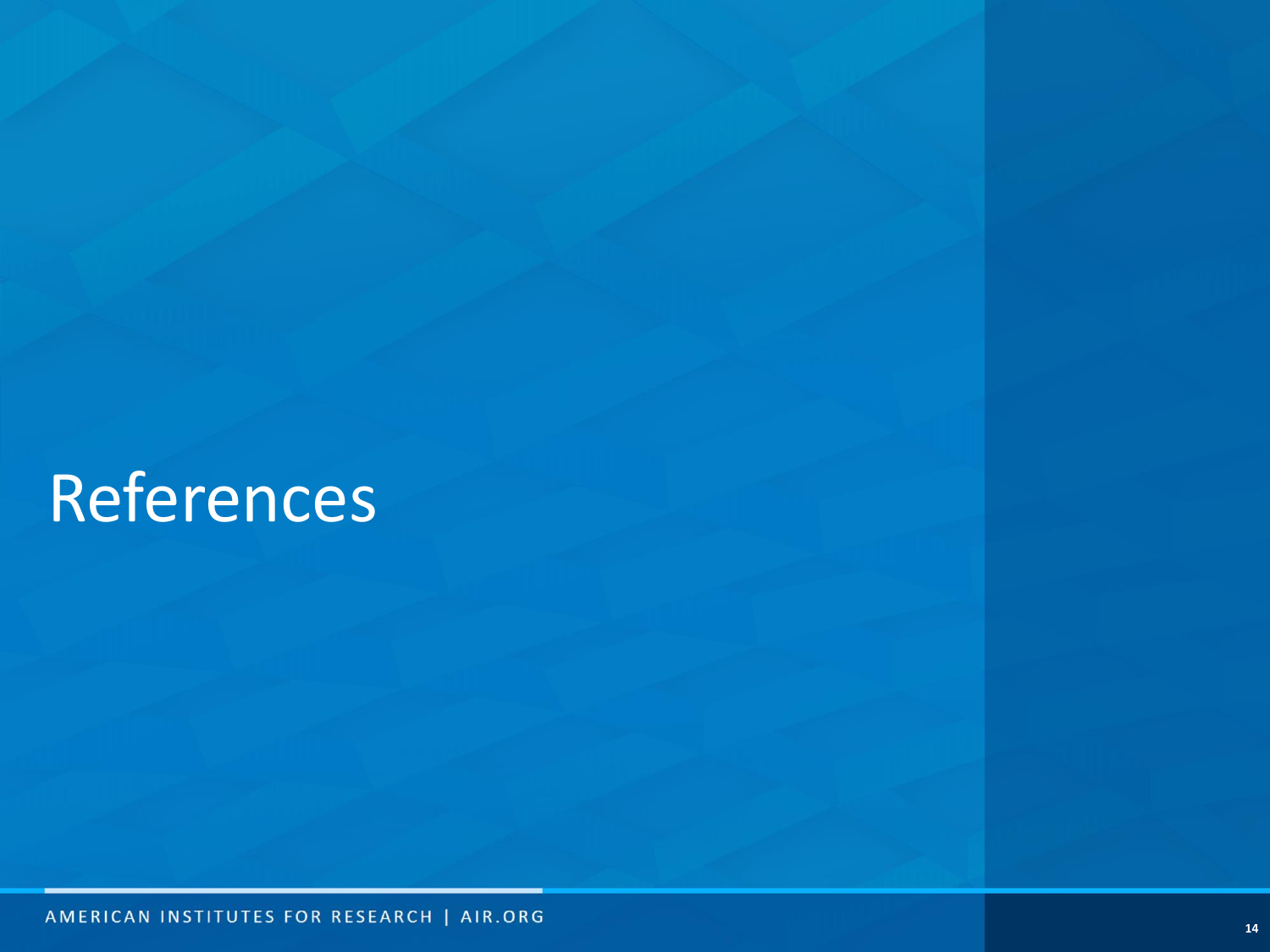- 1. Jones, S. M. & Kahn, J. (2017). The evidence base for how learning happens: Supporting students' social, emotional and academic development. *Consensus statement of evidence from the Council of Distinguished Scientists, National Commission on Social, Emotional, and Academic Development*. Washington, DC: National Commission on Social, Emotional, and Academic Development.
- 2. National Academies of Sciences, Engineering, and Medicine (2018). *How people learn II: Learners, contexts, and cultures*. Washington, DC: National Academies.
- 3. Pellegrino, J. W. (2018). The sciences of learning and development: Some thoughts from the learning sciences. *Applied Developmental Science*, DOI: 10.1080/10888691.2017.1421427
- 4. D'Angiulli, A., & Schibli, S. (2016). How neuroendocrinology can contribute to early childhood education and care: Cortisol as a supplementary indicator of quality. *Quarterly Review of Comparative Education, 46,* 281–299.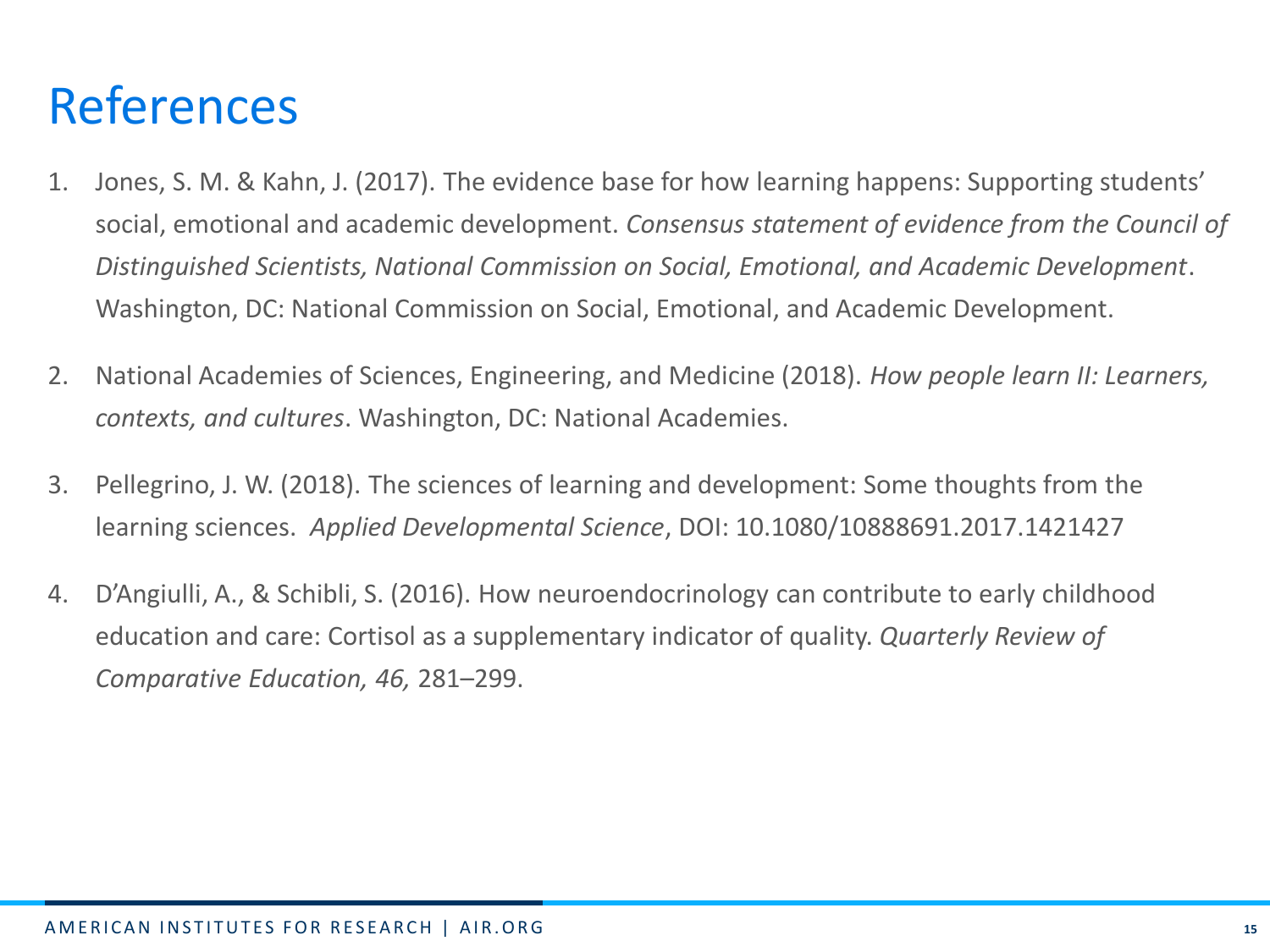- 5. Buruck, G., Wendsche, J., Melzer, M., Strobel, A., & Dörfel, D. (2014). Acute psychosocial stress and emotion regulation skills modulate empathic reactions to pain in others. *Frontiers in Psychology, 30*. https://doi.org/10.3389/fpsyg.2014.00517
- 6. Kearney, W. S., & Smith, P. (2018). Student bullying, teacher protection, and administrator role ambiguity: A multi-level analysis of elementary schools. *Journal of School Leadership, 28*, 374–400.
- 7. Osher, D., Kidron, Y., DeCandia, C. J., Kendziora, K., & Weissberg, R. P. (2016). Interventions to promote safe and supportive school climate. In K. R. Wentzel & G. B. Ramani (Eds). *Handbook of Social Influences in School Contexts* (pp. 384–404). New York, NY: Routledge.
- 8. Osher, D., Penkoff, C., Sidana, A., & Kelly, P. (2016). *Improving conditions for learning for youth who are neglected or delinquent* (2nd ed.). Washington, DC: National Evaluation and Technical Assistance Center for the Education of Children and Youth Who Are Delinquent, Neglected, or at Risk (NDTAC).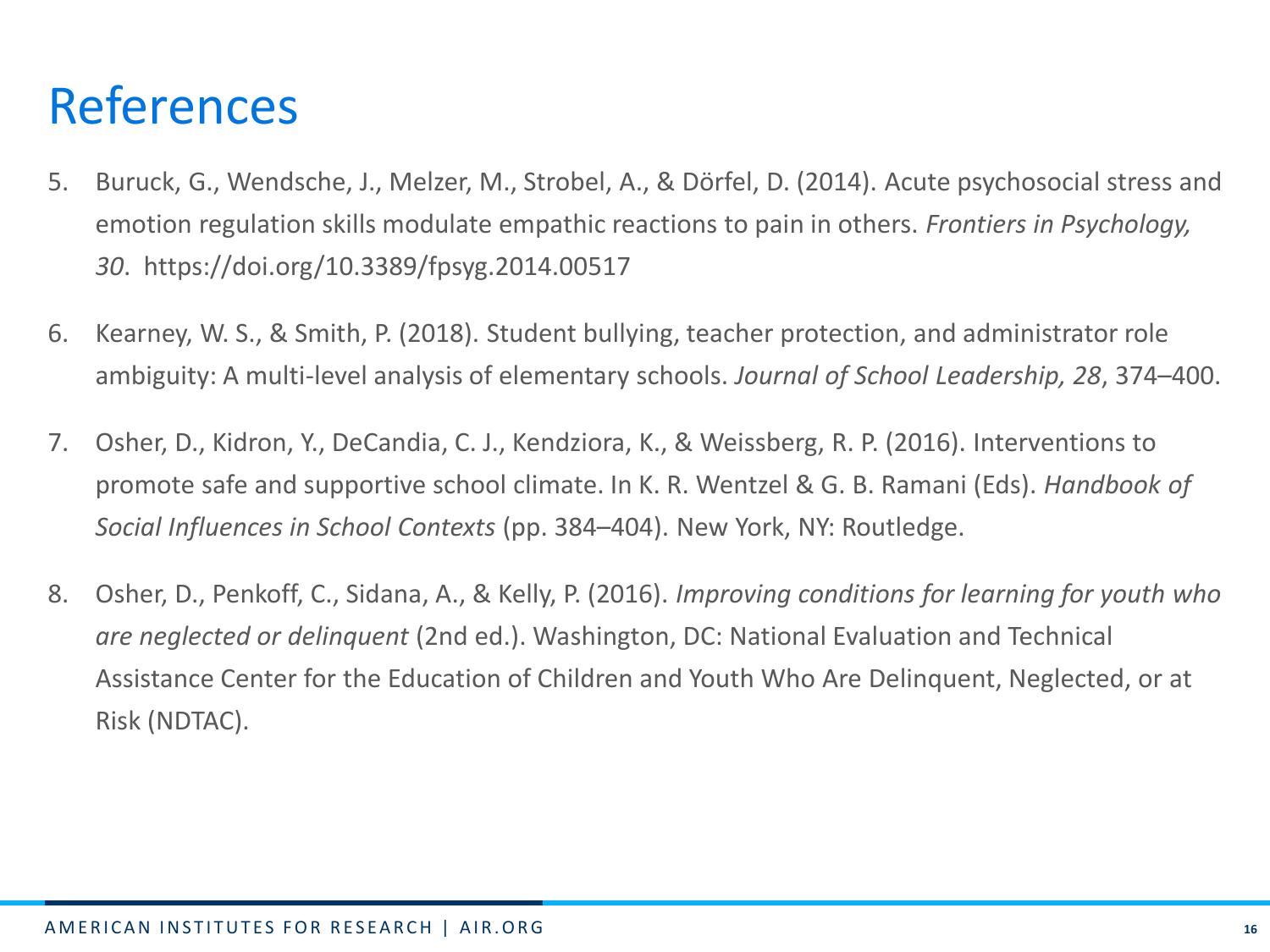- 9. Osher, D., Kidron, Y., DeCandia, C. J., Kendziora, K., & Weissberg, R. P. (2016). Interventions to promote safe and supportive school climate. In K. R. Wentzel & G. B. Ramani (Eds). *Handbook of Social Influences in School Contexts* (pp. 384–404). New York, NY: Routledge.
- 10. Poirier, J. M., Berman, I., Guarino, K., López, F. A., & Osher, D. (2018). Creating respectful and inclusive schools. In Osher, D., Moroney, D., & Williamson, S. (Eds.), *Creating Safe, Equitable, Engaging Schools: A Comprehensive, Evidence-Based Approach to Supporting Students*. Cambridge, MA: Harvard Education.
- 11. Yu, R. (2016). Stress potentiates decision biases: A stress induced deliberation-to-intuition (SIDI) model. *Neurobiology of Stress, 3*, 83–95.<http://dx.doi.org/10.1016/j.ynstr.2015.12.006>
- 12. Lucas-Molina, B., Williamson, A., Pulido, R. & Pérez-Albéniz, A. (2015). Effects of teacher-student relationships on peer harassment: A multilevel study. *Psychology in the Schools, 15*, 298–315.
- 13. Murray-Harvey, R., & Slee, P. T. (2010). School and home relationships and their impact on school bullying. *School Psychology International, 31*(3), 271–295.